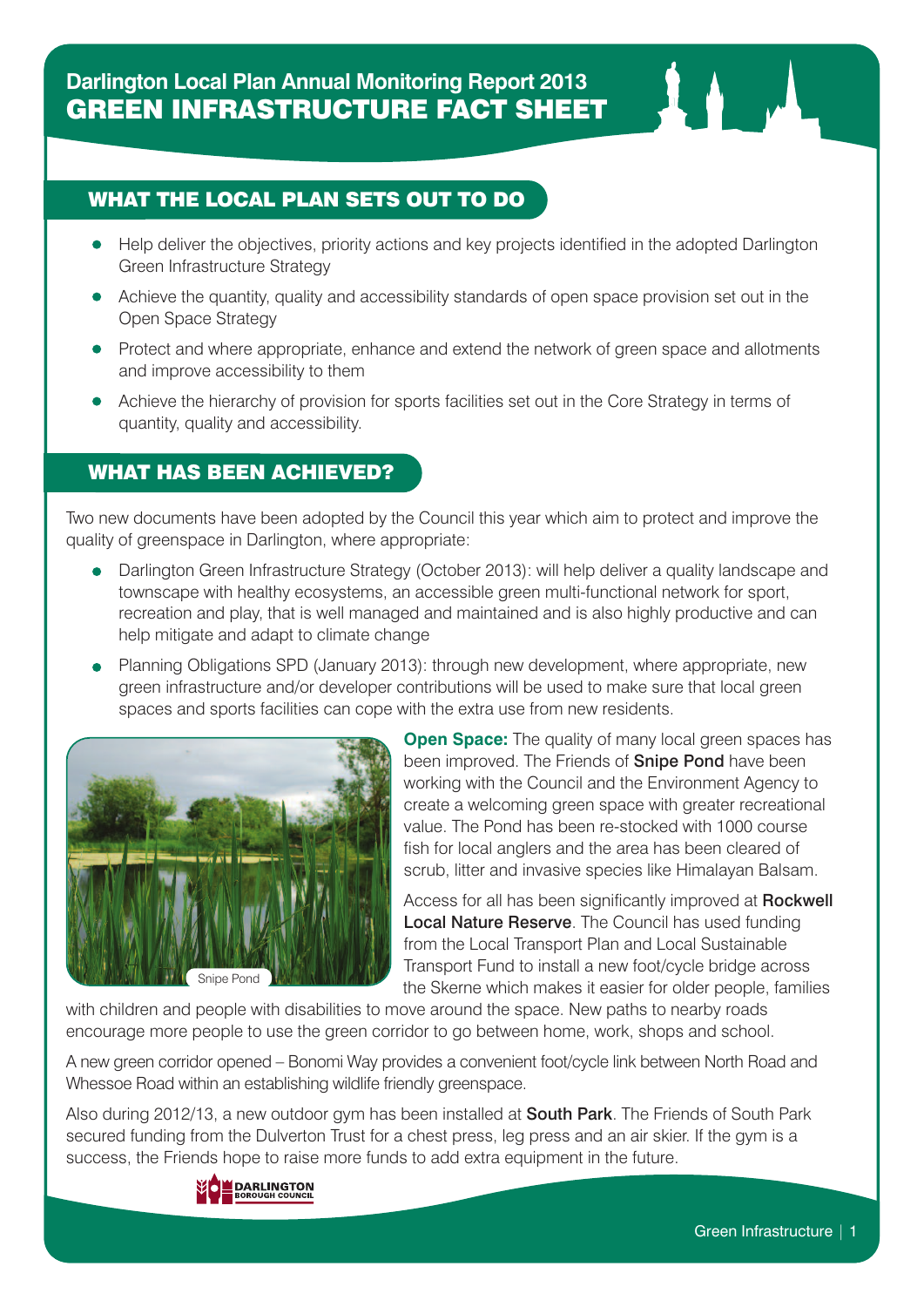While demand for allotments continues to exceed available land, the Council and the Self Managed Associations that run some allotments have successfully re-allocated many plots, in some cases sub dividing plots so that more people can grow their own food.

People value the multiple uses that much of the Borough's open space provides, but, for the purposes of monitoring changes in provision, it is the primary function of the space which is of particular importance. A summary of open space in the Borough is shown in the table below.

#### **Open Space: Primary Purpose 2012**

|                                     | No of Spaces 2012 | Total Site Area (Ha) 2012 |
|-------------------------------------|-------------------|---------------------------|
| Parks and gardens                   | 14                | 82.41                     |
| Informal recreation                 | 85                | 73.73                     |
| <b>Green Corridors</b>              | 39                | 142.5                     |
| Wildlife friendly green spaces      | 30                | 108.91                    |
| Children and young people provision | 25                | 14.48                     |
| Landscape amenity space             | 41                | 17.59                     |
| Cemeteries and churchyards          | 9                 | 33.37                     |
| <b>Civic Spaces</b>                 | $\overline{4}$    | 0.71                      |
| <b>Total</b>                        | 247               | 473.7                     |
| Allotments                          | 28                | 28.43                     |

*Source: Darlington Borough Council.*

Three new spaces have been identified – Bonomi Way (new) and two other spaces at Red Hall Stables and Oronsay Walk, identified by local residents as being important local greenspaces that were not included in the original audit. The amount of informal recreation space and landscape amenity space has reduced slightly - the number of green corridors and space for children and young people has increased as a result. For example, Red Hall Villa has a kickabout area and basketball hoops and is primarily used by children and young people.

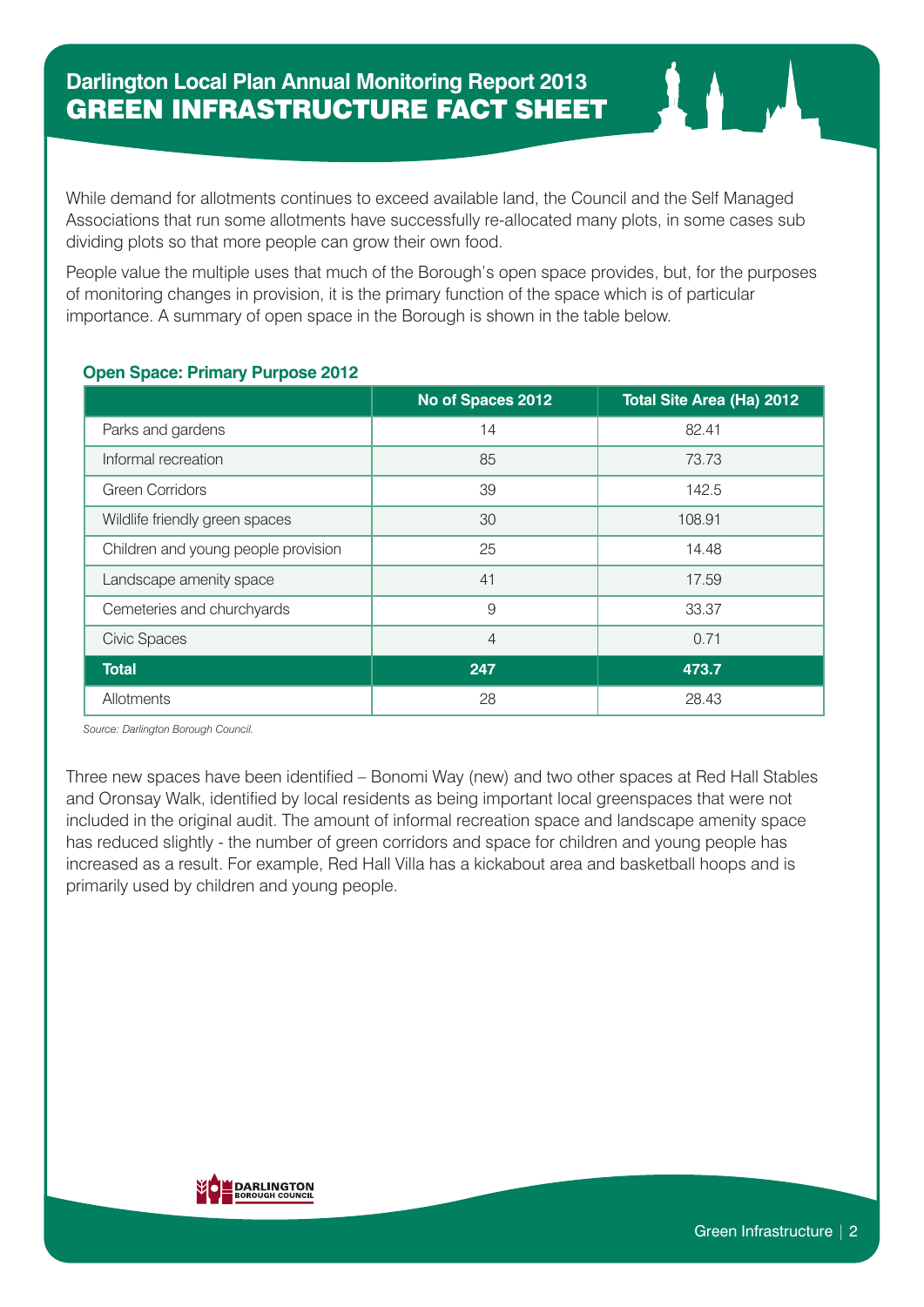# **Darlington Local Plan Annual Monitoring Report 2013** GREEN INFRASTRUCTURE FACT SHEET

**Biodiversity:** The Borough has four Sites of Special Scientific Interest, whose management plans are overseen by Natural England, all are in favourable condition. The number of Local Wildlife Sites designated by the Tees Valley Nature Partnership has increased from 27 in 2012 to 30 in 2013, of which 12 are being actively managed. The three new ones are spread out across the town - at Bonds Bog near Harrowgate Hill, in the Black Path area at Faverdale and at Red Hall Wetland.





**Outdoor Sports:** Darlington's adult participation rate in sport continues to increase year on year from 23.7% (2012) to 25.8% (2013), above the National and Regional average and currently the highest in the Tees Valley. To help meet the increasing demand a new 4 court sports hall and outdoor tennis courts recently opened at Longfield Academy, cementing its position as a sports academy and a destination for community sport. Two new football pitches are in use at Blackwell Meadows helping to meet the increasing demand for football in the Borough and a new MUGA at Darlington College meets the needs of the growing student population at the College and from Teesside University. Mowden Park Rugby Club has also re-located to Darlington Arena where there is space to accommodate future growth in rugby union.

## WHAT DOES THIS MEAN?

The Council has continued to work in partnership with Friends Groups, Self Managed Associations, education facilities, sports clubs, the community and other organisations to progress key projects which are designed to improve the quality of local open spaces and sports facilities, and the range of activities that can take place there. A key priority is to make sure that as many residents as possible have access to high quality open space and sports facilities particularly in and around the urban area and urban fringe.

In this challenging economic climate, the increasing involvement of the community and other partners is more important than ever to help secure funding that is unavailable to the Council. Projects that deliver multiple objectives in the Darlington Green Infrastructure Strategy will be prioritised to make best use of limited resources available.